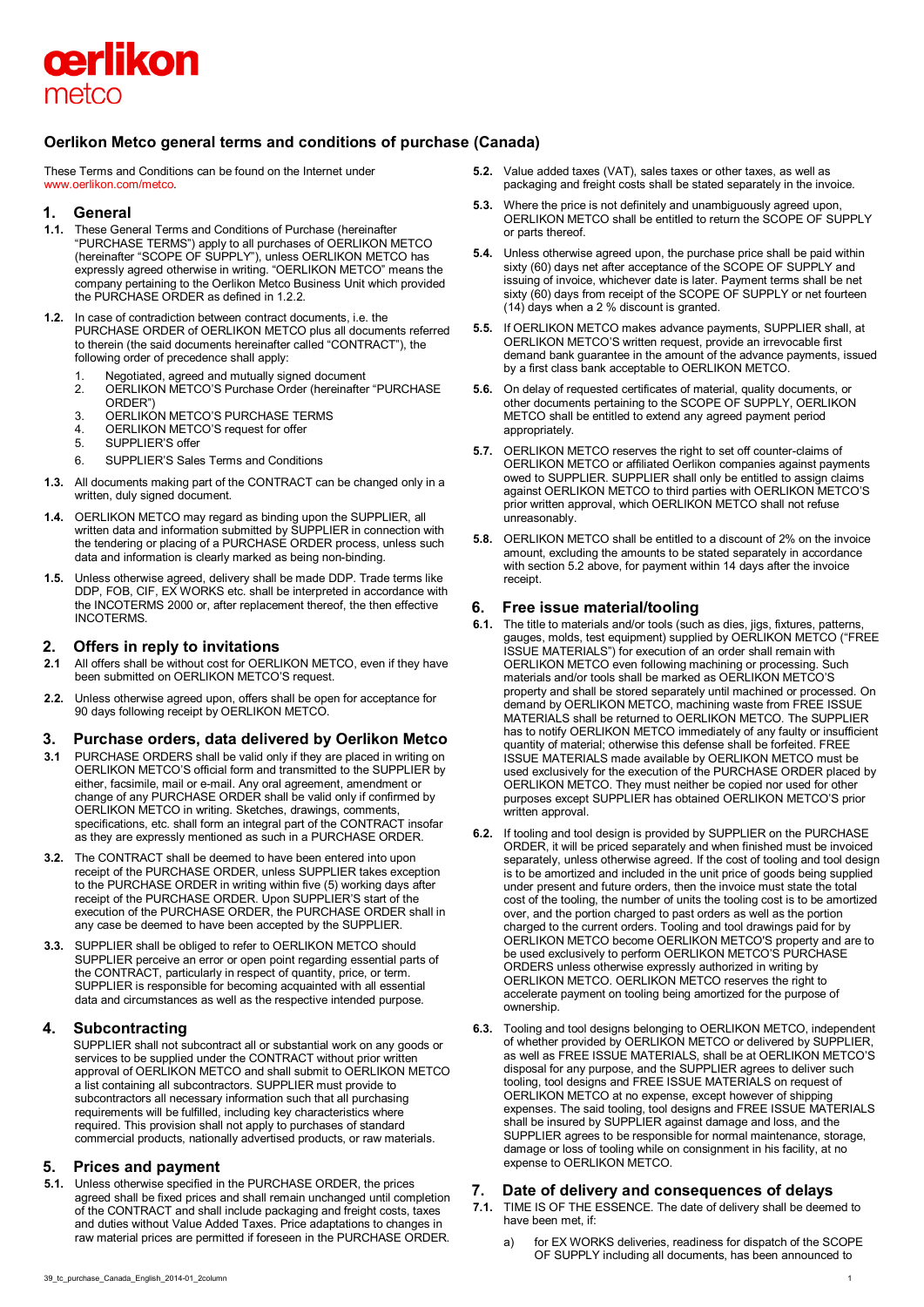

OERLIKON METCO (department responsible for the CONTRACT) before expiry of the delivery date;

- b) in all other cases, the SCOPE OF SUPPLY, including all documents, has arrived at the place of destination and/or the performance of the services has been accepted before expiry of the delivery date.
- **7.2.** Foreseeable delays in delivery shall be notified immediately, stating the reasons and the expected duration of the delay, regardless of whether the whole or part of the SCOPE OF SUPPLY is concerned.
- **7.3.** In cases of delayed delivery, OERLIKON METCO shall be entitled to pursue all claims provided by law, irrespective of whether the SUPPLIER has notified the delay and SUPPLIER shall be responsible for all damages caused by the delay.
- **7.4.** Subject to section 7.3 above, if a fixed date has been agreed upon for the execution of the SCOPE OF SUPPLY, and if this date will not be observed due to reasons attributable to SUPPLIER or its subcontractors, OERLIKON METCO reserves the right to (i) either terminate the CONTRACT and to ask for the reimbursement of all up-front and down payments made, after having given SUPPLIER a last opportunity to fulfill its obligations, or (ii) ask the SUPPLIER to hand over the commenced work against payment of the value which this work has for OERLIKON **METCO**
- **7.5.** If the delivery date has not been met, and provided OERLIKON METCO does not exercise its rights described in section 7.4 above, SUPPLIER shall pay a penalty for the delay in addition to the damages caused by the delay. This penalty shall amount to one and a half percent (1.5 %) per full week of the purchase price for the entire SCOPE OF SUPPLY. The aggregate penalty for delay shall not exceed nine percent (9%) of the entire purchase price. Penalties paid shall be deducted from actual damages claimed by OERLIKON METCO.
- **7.6.** SUPPLIER shall not be entitled to use the non-arrival of essential documents, FREE ISSUE MATERIALS or other objects to be supplied by OERLIKON METCO as a defense, unless the same had been demanded in good time from OERLIKON METCO, or, if dates of delivery had been agreed, a reminder had been sent in due time to OERLIKON METCO.

# **8. Packaging, shipment**

- **8.1.** Unless otherwise agreed upon, the SCOPE OF SUPPLY shall be shipped DDP to the place of destination. SUPPLIER shall be liable for suitable and appropriate packaging, protecting the goods against damage and corrosion during shipment, and, where applicable, any subsequent short term storage (i.e. up to a maximum of 60 days). Where special packaging is agreed, OERLIKON METCO'S instructions have to be observed. SUPPLIER shall be liable for damages due to improper packaging and/or failure to conform to OERLIKON METCO'S instructions.
- **8.2.** OERLIKON METCO reserves the right to return packaging material against credit of the amount charged to OERLIKON METCO. The cost of return shipment shall be for account of OERLIKON METCO.
- **8.3.** Where special care is required during unpacking, SUPPLIER shall notify OERLIKON METCO about the specifics thereof in due course. In particular, a suitable and conspicuous warning shall be attached to the packaging.

## **9. Compliance with applicable laws**

SUPPLIER warrants that it will comply with all applicable laws, statutes, rules, regulations or orders in the performance of the SCOPE OF SUPPLY, and shall provide all documents required for the export from the place of production and import to the place of end-use, such as but not limited to certificates of origin, export licenses, material safety data sheets, etc..

## **10. Delivery / export control**

- **10.1.** Partial deliveries and/or deliveries made prior to the agreed date of delivery shall not be permitted without OERLIKON METCO'S express prior written approval.
- **10.2**. SUPPLIER undertakes to inspect the goods before shipment to ensure that they comply in terms of quality and quantity with the PURCHASE ORDER. Only material which has passed the inspection shall be delivered.
- **10.3.** Each shipment has to include a detailed delivery note containing OERLIKON METCO'S references, confirmation of the herein above mentioned inspection, and in particular **OERLIKON METCO'S purchasing order number**. For shipments to different delivery addresses, OERLIKON METCO requires separate delivery notes.
- **10.4.** Unless otherwise agreed upon, the invoice, in duplicate and the second document marked as "COPY", has to be sent to OERLIKON METCO by separate mail. Any costs caused by non-compliance shall be borne by the SUPPLIER.
- **10.5.** All correspondence (letters, delivery notes, invoices etc.) must show OERLIKON METCO'S purchasing order number, order date, article designations with indication of quantities, delivery notes also with indication of gross and net weight. The delivery note must indicate OERLIKON METCO'S delivery address according to the CONTRACT.
- **10.6.** The SUPPLIER hereby represents and warrants that it is, and will remain in compliance with the requirements of all applicable export laws and regulations, including but not limited to the Export and Import Permits Act, the U.S. Export Administration Regulations and International Traffic in Arms Regulations. Such requirements include, but are not limited to obtaining all required authorizations or licenses for the export or reexport of any controlled item, product, article, commodity, software or technology. Without limiting the generality of the foregoing, the SUPPLIER hereby represents and warrants that it has not been, and is not currently, debarred, suspended or otherwise prohibited or restricted from exporting, re-exporting, receiving, purchasing, processing or otherwise obtaining any item, product, article, commodity, software or technology regulated by any agency of Canada or any other country, province or state. The SUPPLIER agrees to indemnify and hold harmless OERLIKON METCO from any costs, penalties or other losses caused by, or related to, any violation or breach of the warranties contained in this provision.

## **11. Transfer of ownership and risk**

- **11.1.** Transfer of ownership shall take place at the time when the SCOPE OF SUPPLY or parts thereof have been finished. Between transfer of ownership and delivery, SUPPLIER will store the SCOPE OF SUPPLY without costs to OERLIKON METCO and mark them as owned by OERLIKON METCO. Furthermore, SUPPLIER undertakes to store and insure the SCOPE OF SUPPLY as if the ownership would not have been transferred.
- **11.2.** Risk shall pass to OERLIKON METCO at the time of arrival of the delivery at the agreed place of delivery.
- **11.3.** Should the requested shipment documents not be supplied in accordance with the CONTRACT and/or OERLIKON METCO'S instructions, the goods shall be stored at the SUPPLIER'S charge and risk until arrival of the same.

## **12. Termination for convenience, cancellation for default**

#### **12.1. Termination for Convenience**

Work may be terminated under the CONTRACT by OERLIKON METCO at the sole discretion of OERLIKON METCO in whole or in part at any time by written notice. In this case, OERLIKON METCO shall reimburse the SUPPLIER'S actual and non-cancelable expenses, which it necessarily incurred for the appropriate execution of the CONTRACT until the termination, all as determined by generally accepted accounting principles. Such reimbursable expenses shall not include the business profit, fixed overhead, royalties, development cost for serial machines and other similar cost of the SUPPLIER. In consideration of the payment made, SUPPLIER shall deliver or assign to OERLIKON METCO any work in progress, and OERLIKON METCO shall be entitled to use said work in progress at its own discretion.

#### **12.2. Cancellation for Default**

In the event SUPPLIER shall be adjudged bankrupt, make a general assignment for the benefit of its creditors, or if a receiver shall be appointed on account of SUPPLIER'S insolvency, or in the event SUPPLIER is in default of any provisions or requirements under the CONTRACT, OERLIKON METCO may, by written notice to SUPPLIER, without prejudice to any other rights or remedies which OERLIKON METCO may have under the CONTRACT, cancel further performance by SUPPLIER under the PURCHASE ORDER. In the event of such cancellation, OERLIKON METCO may complete the performance of the PURCHASE ORDER by such means as OERLIKON METCO selects, and SUPPLIER shall be responsible for any additional costs incurred by OERLIKON METCO in so doing, SUPPLIER shall deliver or assign to OERLIKON METCO any work in progress as OERLIKON METCO may request and shall grant OERLIKON METCO the right to use or have used all SUPPLIER documentation required for the completion of the SCOPE OF SUPPLY. Any amounts due to SUPPLIER for goods and services completed by SUPPLIER in full compliance with the terms of the CONTRACT prior to such termination shall be subject to set off of OERLIKON METCO'S additional costs of completing the PURCHASE ORDER and other damages incurred by OERLIKON METCO as a result of SUPPLIER'S default.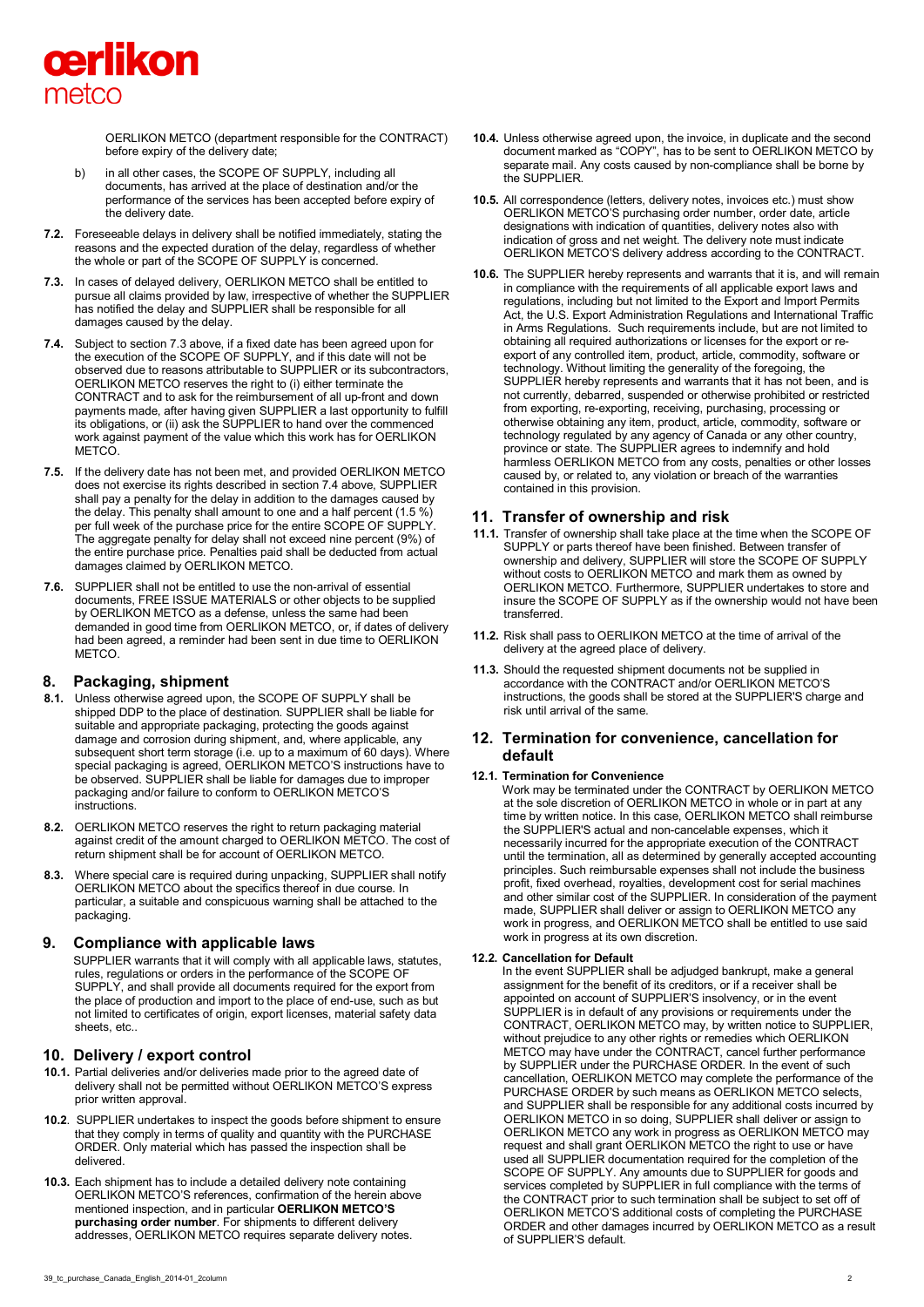

# **13. Inspection, drawings, test certificates, operating instructions spare parts**

- **13.1.** OERLIKON METCO or its representatives shall be entitled, with reasonable notice, to carry out inspections and ongoing examinations of the production, respectively to reject faulty parts during manufacturing. Inspections or examinations shall not relieve SUPPLIER from its exclusive responsibility for the whole SCOPE OF SUPPLY. During the execution of the CONTRACT, SUPPLIER shall allow free access to the manufacturing plants as well as to those of its subcontractors during reasonable business hours.
- **13.2.** OERLIKON METCO'S approval of final construction drawings shall not relieve SUPPLIER of its responsibility for the SCOPE OF SUPPLY.
- **13.3.** Final construction drawings, test certificates, maintenance and operating instructions and spare parts' lists required for the proper maintenance of the SCOPE OF SUPPLY shall be handed over to OERLIKON METCO in the quantities and languages requested together with the delivery at the latest.
- **13.4.** SUPPLIER undertakes to deliver to OERLIKON METCO spare parts related to the SCOPE OF SUPPLY, at OERLIKON METCO'S request, within ten (10) years after acceptance as described in Article 14 hereof.

### **14. Acceptance, warranty and guarantees**

- **14.1.** Unless otherwise agreed upon in writing, acceptance shall take place after delivery at the place of destination or after placing into operation, whichever occurs later. Payment for work in whole or part will not constitute acceptance.
- **14.2.** SUPPLIER expressly warrants that the entire SCOPE OF SUPPLY covered by the CONTRACT will conform to the specifications, drawings, samples, performance guarantees, or any kind of description furnished by or specified by OERLIKON METCO, and will be merchantable, of good material and workmanship and free from defects. SUPPLIER expressly warrants that the material covered by the CONTRACT will be fit and sufficient for the purpose specified. If certificates, test reports or similar documents form part of the agreed SCOPE OF SUPPLY, the data contained therein shall be deemed as warranted characteristics, even if such certificates etc. originate from subcontractors.
- **14.3.** Unless otherwise agreed upon in writing, SUPPLIER expressly warrants that in executing the CONTRACT, SUPPLIER and the subcontractors have applied the principles of quality assurance according to the relevant ISO or equivalent standards. Quality records have to be safely archived for the period required by the applicable law for the respective goods, however not less than ten (10) years after acceptance as defined in Article 14.1 hereof.
- **14.4.** Should SUPPLIER fail to meet the warranties or guarantees during the warranty and guarantee period, SUPPLIER shall at OERLIKON METCO'S option forthwith remedy the defects on the spot or have them remedied at SUPPLIER'S costs. Should SUPPLIER fail to remedy defects forthwith or in case of emergency, OERLIKON METCO shall be entitled to remedy the defects itself or cause them to be remedied by a third party, in each case at the SUPPLIER'S charge and risk.
- **14.5.** OERLIKON METCO shall not be obliged to inspect the SCOPE OF SUPPLY or parts thereof immediately. Defects will be notified after detection. SUPPLIER hereby waives the defense of tardy notification.
- **14.6.** Unless otherwise agreed in the CONTRACT, and if the SCOPE OF SUPPLY encompasses erection and/or commissioning services, the warranty and guarantee period shall be 24 months from date of acceptance of the SCOPE OF SUPPLY. In all other cases, the warranty and guarantee period shall extend twelve (12) months from acceptance by OERLIKON METCO or putting into commercial operation of the part(s) or materials provided under the PURCHASE ORDER, whichever occurs later. For repaired or replaced goods, the warranty and guarantee period shall start anew from the date at which they are put into operation.

Goods produced by other materials than those specified, or by defective materials, shall be replaced by SUPPLIER free of charge within five (5) years from delivery.

- 14.7. Where substitute delivery is made, the items originally delivered to OERLIKON METCO shall be left with OERLIKON METCO for use free of charge until impeccable substitute delivery is ready for operation to OERLIKON METCO. The same shall apply in case of whole or partial termination of the contract due to faulty supply.
- **14.8** In the event of disputes on quality parameters, OERLIKON METCO's analysis will govern.
- **14.9.** SUPPLIER will defend and indemnify OERLIKON METCO and its directors, officers, and employees, and the successors and assignees, and OERLIKON METCO'S customers (OERLIKON METCO and each of the aforementioned persons and/or companies referred to as

"OERLIKON METCO Indemnitee"), and hold each OERLIKON METCO Indemnitee harmless from and against any and all liabilities, damages, settlements, penalties, fines, costs or expenses (including, without limitation, reasonable attorneys' fees and other expenses of litigation) arising out of any claim, complaint, suit, proceeding or cause of action brought against a OERLIKON METCO Indemnitee by a third party alleging damage, personal injury, death or otherwise, arising from or occurring as a result of (I) Product defects, (ii) any breach by SUPPLIER of its representations and warranties and obligations under this Agreement, (iii) the negligent, fraudulent or wilful acts, omission or misrepresentations of SUPPLIER, or (iv) SUPPLIER'S violation of any applicable law in the performance of its obligations under the CONTRACT.

## **15. Work carried out in Oerlikon Metco's works or at site**

If work is carried out in OERLIKON METCO'S or its customer's works, or on construction or erection sites, these PURCHASE TERMS shall be supplemented by OERLIKON METCO'S or its customer's safety instructions and rules for external companies. SUPPLIER shall request them and acknowledge receipt in writing. Furthermore, SUPPLIER shall instruct its employees, consultants, etc. to comply with such instructions and rules.

# **16. Intellectual property and secrecy**

- **16.1.** OERLIKON METCO retains all intellectual property rights on all documents, such as drawings, sketches, calculations, models, etc., which OERLIKON METCO hands over to SUPPLIER before or after the conclusion of the CONTRACT. SUPPLIER will use these documents for the exclusive purpose of executing the CONTRACT. Without OERLIKON METCO'S prior written approval, SUPPLIER shall **NOT** be entitled to manufacture products based on these documents for third parties, or to copy such documents, or to make them known in whatever way to third parties, which are not directly involved in the execution of the CONTRACT or parts thereof. On demand, all documents, together with all copies or reproductions thereof, shall immediately be handed over to OERLIKON METCO. After completion of the delivery, or should the SCOPE OF SUPPLY not be delivered, SUPPLIER shall immediately return all documents to OERLIKON METCO without OERLIKON METCO'S request. SUPPLIER however shall be entitled to retain one copy for legally or contractually required archiving purposes.
- **16.2.** SUPPLIER warrants that the SCOPE OF SUPPLY and any component part thereof shall not infringe any intellectual property rights of third parties. In the event of any infringement relating to the SCOPE OF SUPPLY, OERLIKON METCO may, in its sole discretion, ask SUPPLIER to procure the right to use the equipment without impairing its suitability, or modify or replace it to make the use by OERLIKON METCO or its customer non-infringing.
- **16.3.** SUPPLIER undertakes to provide OERLIKON METCO all documents and information produced in connection with the SCOPE OF SUPPLY. OERLIKON METCO shall have an unrestricted right to use said documents for the purposes of operation, maintenance, repair, training and enlargement of the SCOPE OF SUPPLY.
- **16.4.** OERLIKON METCO and/or its customer shall not be mentioned in any publications for advertising purposes without OERLIKON METCO'S prior written approval.

# **17. Force majeure**

- **17.1.** SUPPLIER shall not be liable for any non-performance, loss, damage, or delay due to war, riots, fire, flood, strikes or labor difficulty, governmental actions, acts of God, acts of OERLIKON METCO or its customer, delays in transportation, or other causes beyond the reasonable control of SUPPLIER. In the event of delay in performance due to any such cause, the date of delivery or time for completion will be extended to reflect the length of time lost by reason of such delay. If the grounds for Force Majeure continue for more than two (2) months, either OERLIKON METCO or SUPPLIER may terminate the CONTRACT upon seven (7) days written notice to the other party.
- **17.2**. SUPPLIER shall be entitled to be compensated in case of termination, for the work done prior to termination and the expenses for noncancelable procurements. OERLIKON METCO shall be entitled to receive all work results for which it has paid.

## **18. Miscellaneous**

## **18.1. Applicable Laws and Jurisdiction**

The CONTRACT is construed and shall be interpreted in accordance with the laws of the Province of Alberta and the laws of Canada applicable therein under exclusion of the conflict of law rules. Nothing contained in these PURCHASE TERMS shall limit the rights of OERLIKON METCO available under the applicable law.